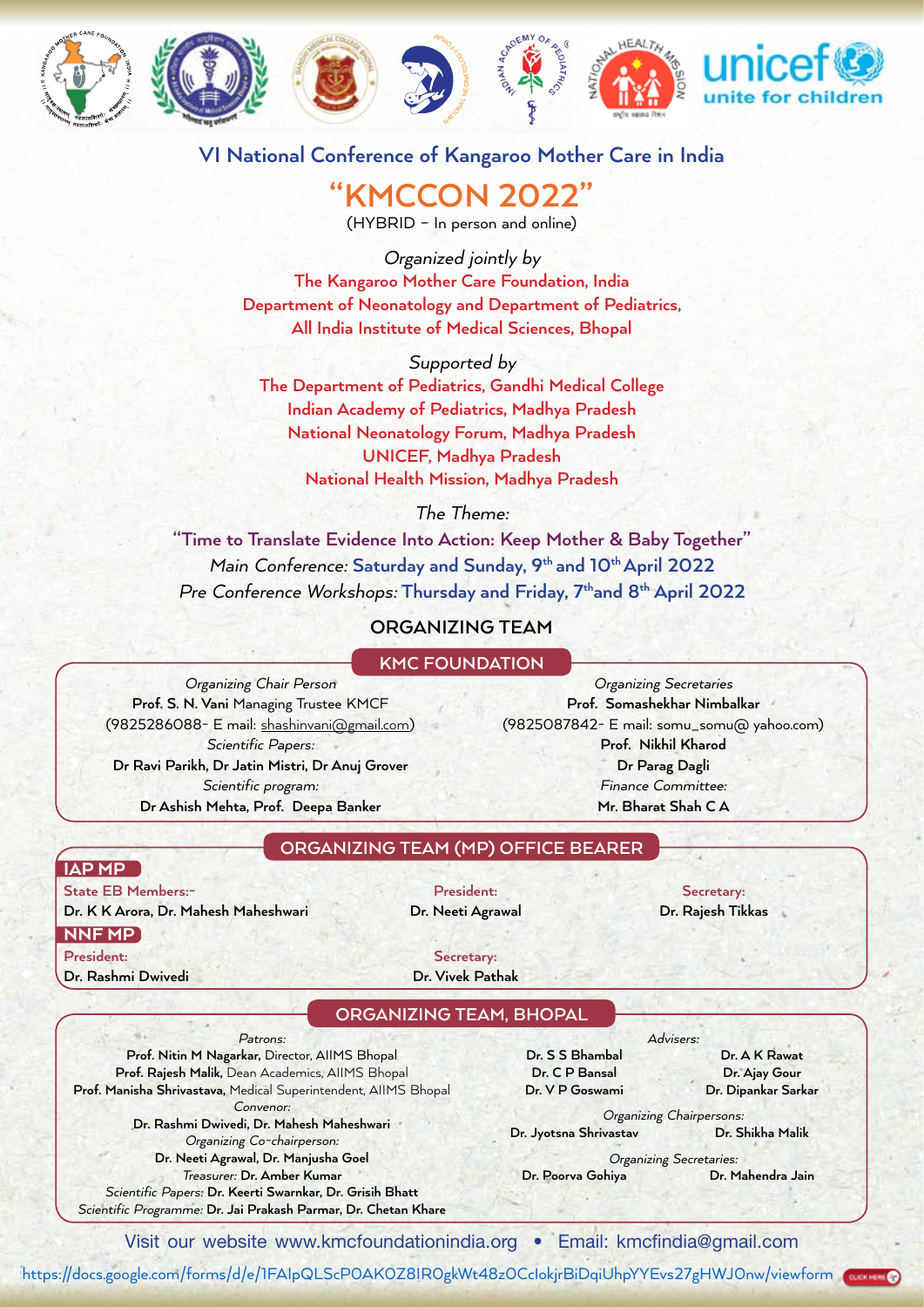# Workshop One: Training of Trainers for KMC in India (TOTKMC) 7th and 8th April 2022: 09.00 AM Registration & Breakfast Workshop 10.30 AM to 05.00 PM Venue: For in person participants.: AIIMS, Bhopal Link for online participants: Will be sent later *Technical Coordinators:* Prof. Shashi N. Vani and Prof. Deepa Banker *Local Coordinators:* Faculty members: Prof. Shashi N. Vani. Prof. Deepa Banker, Prof. Kumuda, Prof. Suman Rao, Prof. Sushma Malik, Prof. Rashmi Dwivedi, Prof. Simin Irani, Prof. Arasar Dr Srinivasan, Prof. Somashekhar, Prof. Kharod, Dr Manjusha Goel, Dr R S V Srikrishna, Dr Niranjan Singh Workshop Two: Homebased KMC in Resource Restricted Regions of India (HBKMC) 7th April 2022 : One day : 09.00 AM Registration & Breakfast

Workshop 10.30 AM to 05.00 PM Venue: For in person participants: Gandhi Medical College, Bhopal Link for online participants: Will be sent later *Technical Coordinators:* Prof. N.M. Kharod and Dr Binita Desai *Local Coordinators:* 

Faculty members: Prof. Kharod N.M., Prof, Simin Irani, Prof. Shashi N. Vani, Dr. Vinita Desai, Dr. Vandana Bhatia

### Workshop Three: Facility Based KMC Providers Course (FBKMC)

8th April 2022: One day: 09.00 AM Registration & Breakfast Workshop 10.30 AM to 05.00 PM Venue : For in person participants: AIIMS, Bhopal Link for online participants: Will be sent later *Technical Coordinators:* Prof. Somashekhar Nimbalkar, Dr Jatin Mistri *Local Coordinators:* 

Faculty members: Prof. Somashekhar, Dr Jatin Mistri, Dr. Surendra Bisht, Dr Manish Singh, Dr. Binita Desai, Dr. Ravi Sachan, Dr Niranjan Singh

#### Workshop Four: Immediate KMC for Sick and Small Neonates and MNICU (iKMC)

9th April 2022 Registration 01.30 PM Workshop Afternoon 02.00 PM to 06.00 PM Venue: For in person participants: AIIMS, Bhopal

Link for online participants: Will be sent later

*Technical Coordinators:* Dr. Ashish Mehta and Prof. Harish Chellani

*Local Coordinators:*

Faculty members: Prof. Harish Chellani, Dr Sugandha Arya, Prof. Suman Rao, Prof. Pratima Mittal, Dr. Ashish Mehta

#### Workshop Five: Role of Obstetricians in Promoting KMC in India (ObKMC)

9th April 2022 Registration 01.30 PM Workshop Afternoon 02.30 PM to 05.00 PM Venue: For in person participants -AIIMS, Bhopal

Link for online participants : Will be sent later

*Technical Coordinators:* Prof. Shashi N. Vani and Dr Jatin Mistri

*Local Coordinators:* 

Faculty members: Prof. Shashi N. Vani, Prof. Kumuda, Dr. Milnd Shah, Dr Parul Kotdawala, Dr Srinivas Murki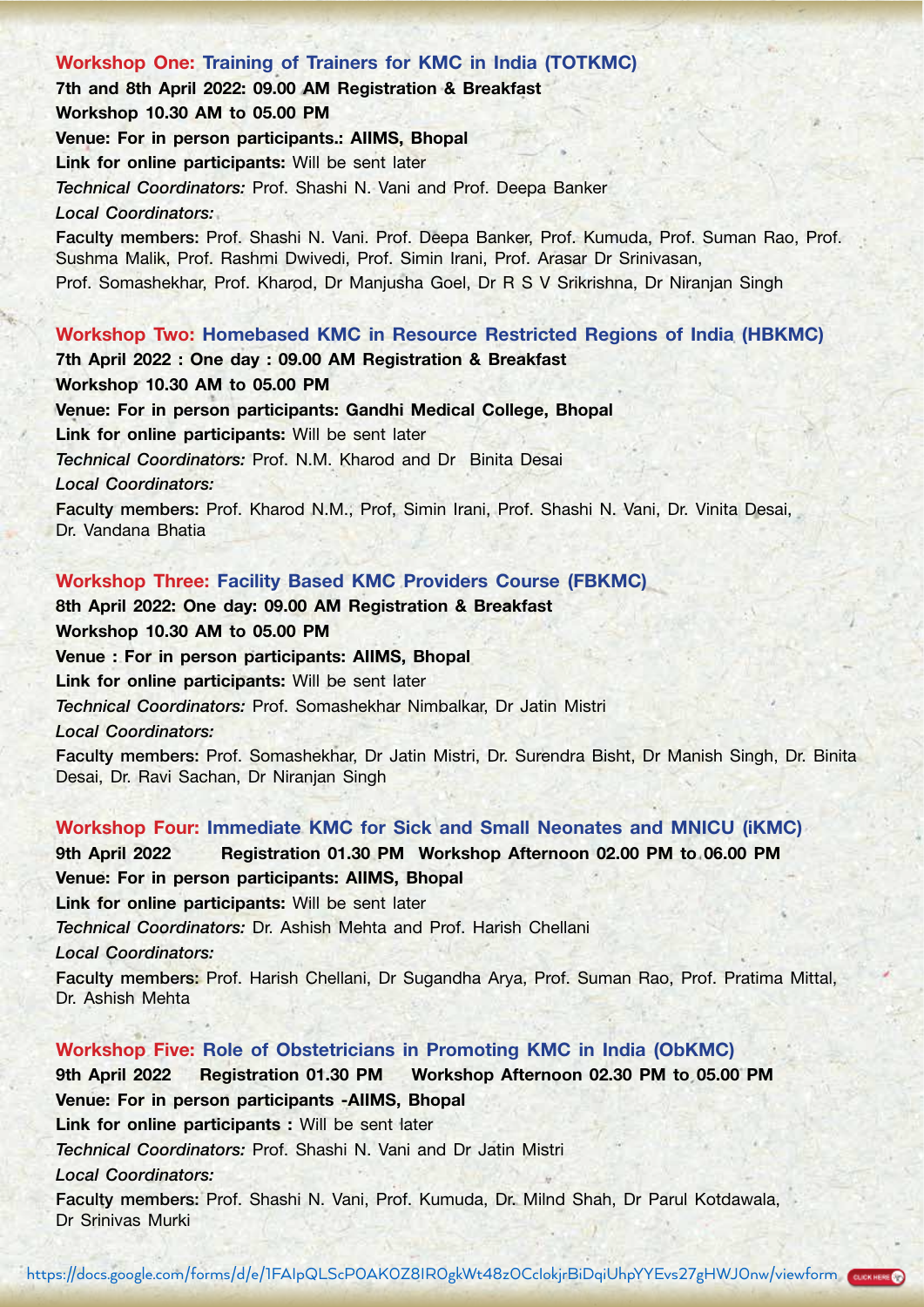The special online session of Asia Oceania Network for Kangaroo Mother Care "Recent Advances of Kangaroo Mother Care"





The World Health Day - Thursday 7th April 2022 From 02.00 PM to 06.00 PM (Indian Standard Time) along with 6th National Conference of Kangaroo Mother Care Organized by KMC Foundation, India, *With the support of* All India Institute of Medical Sciences, Bhopal, M.P. India and others 02.00 PM: Meeting called to order

Welcome – Dr. Shashi N. Vani, Chief Coordinator of A OK Network 2021-2022, India Opening remarks- Dr. Socorro De Leon Mendoza, Founder Co-ordinator, A OK Network for KMC, The Philippines

Chairperson: Prof. Siddharth Ramji, President, National Neonatology Forum, India

- 1) 02.10 PM: Dr. Nathalie Charpak, Bogota, Colombia Protective effect of KMC on the volume of brain structure in young adults born preterm.
- 2) 02.35 PM: Dr. Suman Rao, India Observations of Immediate KMC study from five countries
- 3) 03.00 PM: Dr. Hadi Pratomo, Indonesia Development of Mayor City Regulation on Implementing the Kangaroo Mother Care In Depok City, Indonesia
- 4) 03.25 PM: Dr, Rajiv Bahl, WHO, Geneva Recent developments in WHO approach for Kangaroo Mother Care Promotion
- 5) 03.55 PM: Nicole Rosalie Matheya-Matilac, Shary May Manuta-Batan,Maria Esterlita T. Villanueva-Uy, Philippines Effect of Kangaroo Mother Care on Maternal Anxiety and Depression States at the Neonatal ICU: A Prospective Cohort Study
- 6) 04.15 PM: McMillan Douglas, Canada Developing Kangaroo Mother Care in Uganda with a Rotary Partnership
- 7) 04.35 PM: Dr. Monica Kaushal, Dubai Status of practice of Kangaroo Mother Care in Dubai
- 8) 04.55 PM: Renelyn P. Ignacio, Maria Esterlita T. Villanueva-Uy, Philippines Kangaroo Mother care Vs. Incubator in Transporting Stable Preterm Neonates: A Randomized Controlled Trial
- 9) 05.15 PM: Gerlie Ann A Zamora, Daisy C. Garcia, Philippines A prospective Study on the Efficacy and Safety of Kangaroo Mother Care as an Alternative means of Transport of Preterm and Term Small for Gestational Age Infants
- 10) 05.35 PM: Dr Vishwajeet Kumar, India Scaling Up KMC in Uttar Pradesh: Pathway to Universalising Coverage
- 11) 05.50 PM: Wrap-up

https://docs.google.com/forms/d/e/1FAIpQLScP0AK0Z8IROgkWt48zOCclokjrBiDqiUhpYYEvs27gHWJOnw/viewform Visit our website www.kmcfoundationindia.org • Email: kmcfindia@gmail.com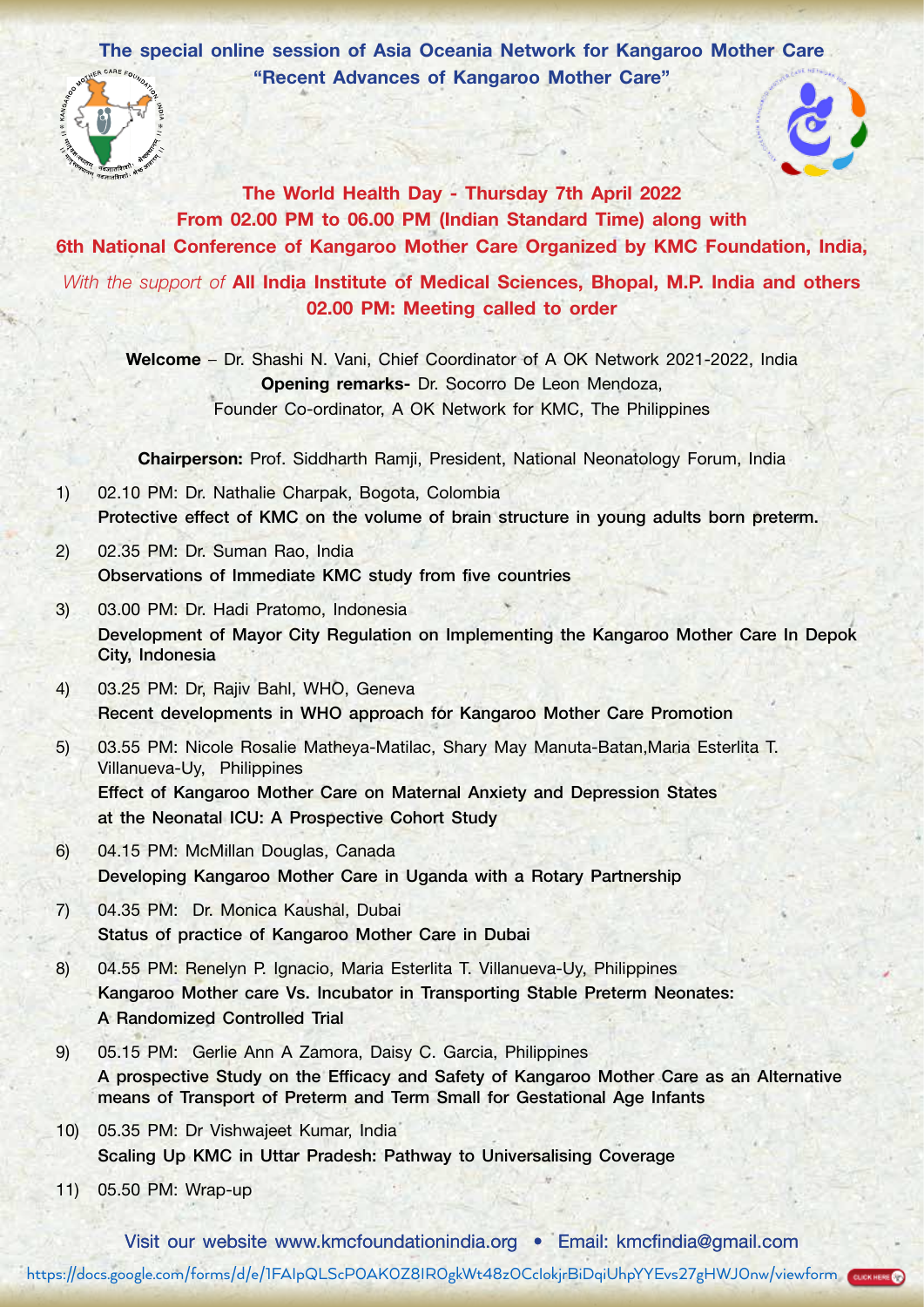# KMCCON 2022, AIIMS Bhopal Program: Saturday 9th April 2022

#### 08.00 AM: Registration

#### 09.00 AM : Session One : Welcome

- Meeting called to order
- Prayer
- Lighting the lamp by KMC kids
- Welcome Note:

#### 09.15 AM: Session Two: "Experiences of KMC practice from different regions"

NI \*Strengthening of KMC by Nutrition International from Birth Package Program – 15 minutes

Rest of the papers 10 minutes each

- Dr. Aditya Mohapatra- Odisha promoting Homebased FPC KMC in hard to reach areas under PPP model
- Dr. Srinivasan- Experiences of FBKMC in Tamilnadu
- Dr. Vandana Bhatia- UNICEF efforts to promote KMC in Madhya Pradesh
- Dr. Manish Singh- Status of KMC practice in Madhya Pradesh
- Mr. Samir Garg -KMC practice in Chhattisgarh
- Dr. Ramchandra Hankare- KMC Experience in Maharashtra

#### 10.35 AM: Wrap Up

10-45 AM: Session Three: "KMC quiz for nurses"

Quiz master: Dr RSV SriKrishna, Telangana

#### 11.15 AM: Tea Break

11.30 AM: Session Four: "Recent study papers of KMC-by young researchers" Podium presentations

Coordinators : Dr Jatin Mistri, Dr Deepa Banker

12.30 PM Brief presentations from posters

#### 01.15 PM: Lunch Break

02.00 PM: Concurrent sessions A, B, C

- A) Session V: KMCCON : Free Papers 02.00 PM to 05.00 PM
	- a) KMC support for Breast milk banking Prof. Sushma Malik
	- b) Kangaroo Mother Care is an essential component of Newborn Intensive Care Prof. Jyotsna Shrivastav
	- c) Kangaroo Mother Care beyond NICU Prof. Ajay Gaur
	- d) Kangaroo Mother Care: A cornerstone of neonatal care in resource limited settings Prof. Shikha Malik
	- e) KMC experiences in Private sector in Maharashtra Dr Abhijit Mhapankar

B) Workshop IV: Registration: 01.30 PM Workshop: 02.00 PM to 06.00 PM

#### "iKMC /Immediate KMC for Small and Sick Babies"

Coordinators: Dr. Ashish Mehta and Prof. Harish Chellani

Faculty members: Prof. Suman Rao, Prof. Harish Chellani, Dr. Sugandha Arya, Prof. Pratima Mittal and Dr. Ashish Mehta

C) Workshop V: Registration: 02.00 PM Workshop: 02.30 PM to 05.00 PM

#### "Role of Obstetricians in Promotion of KMC in India"

#### Coordinators: Prof. Shashi N. Vani and Prof. Kumutha

Faculty members: Prof. Shashi N. Vani, Prof. Kumutha, Dr. Srinivas Murki, Dr. Milind Shah and Dr Parul Kotdawala, Dr Evita Fernandez

https://docs.google.com/forms/d/e/1FAIpQLScPOAKOZ8IROgkWt48zOCclokjrBiDqiUhpYYEvs27gHWJOnw/viewform